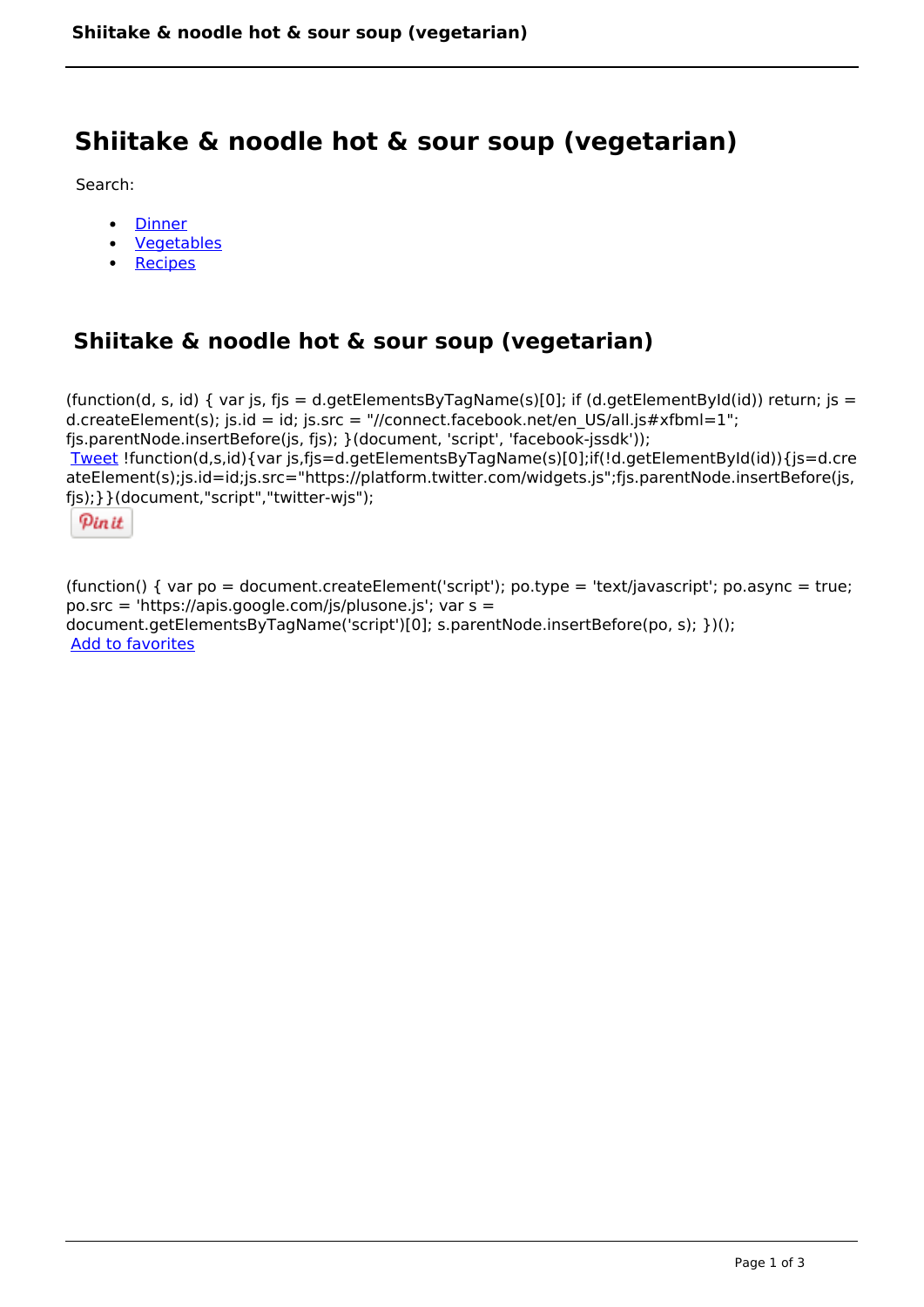

Rate this recipe

0 people are cooking this [Count me in](https://www.naturalhealthmag.com.au/flag/flag/favorites/835?destination=printpdf%2F835&token=129528d471ade5b45ca95c1904c24efd)

This vegetarian hot-&-sour-inspired soup is chock-full of tofu and vegetables, plus noodles to make it hearty enough for dinner.

## **Ingredients** (serves 8)

- 24 dried shiitake or black Chinese mushrooms
- 2 carrots, cut into 4cm sticks
- 2 x 250 g cans bamboo shoots, rinsed
- 400 g package extra-firm water-packed tofu, drained
- 1 tsp ground white pepper
- 4 cups thinly sliced green cabbage
- 41⁄3 cups water, divided
- 4 cups mushroom or vegetable stock
- $\cdot$   $\frac{1}{4}$  cup white vinegar or rice vinegar
- $\cdot$   $\frac{1}{4}$  cup red-wine vinegar
- $\cdot$  ¼ cup reduced-salt soy sauce, plus more to taste
- 1 tbsp chilli-garlic sauce, plus more to taste
- 1 tbsp minced fresh ginger
- 3 tbsp cornstarch
- 1 tbsp toasted sesame oil